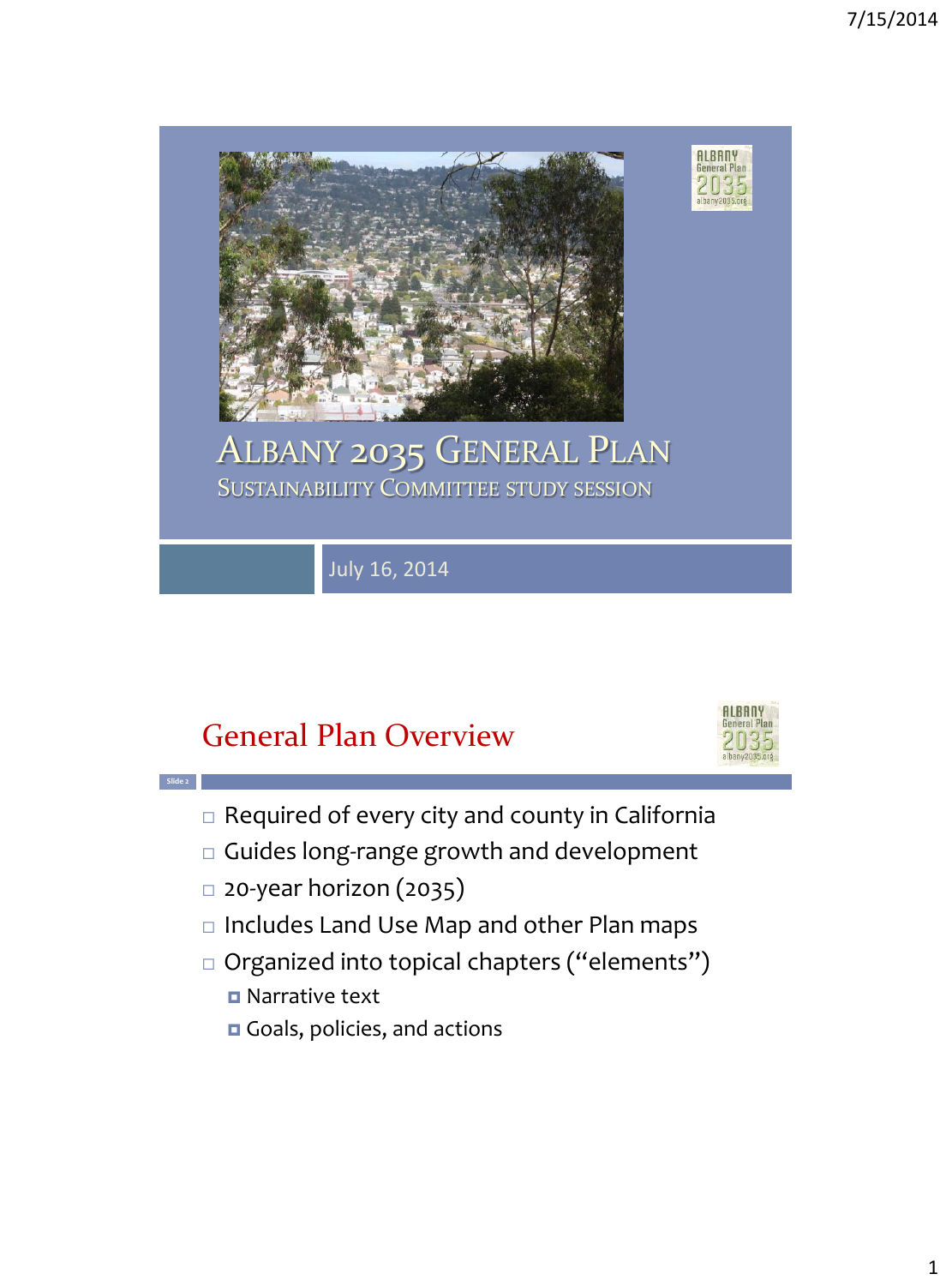### Current and Proposed Plan Structure





## Key Tasks Completed



- □ Housing Element completed, adopted, and certified by state
- □ Land use map and forecasts
- $\Box$  Goals, policies and actions developed for:
	- **D** Land use

**Slide 4**

- **D** Transportation
- **Parks, Rec, Open Space**
- **D** Conservation
- $\Box$  EIR "baseline" reports and technical studies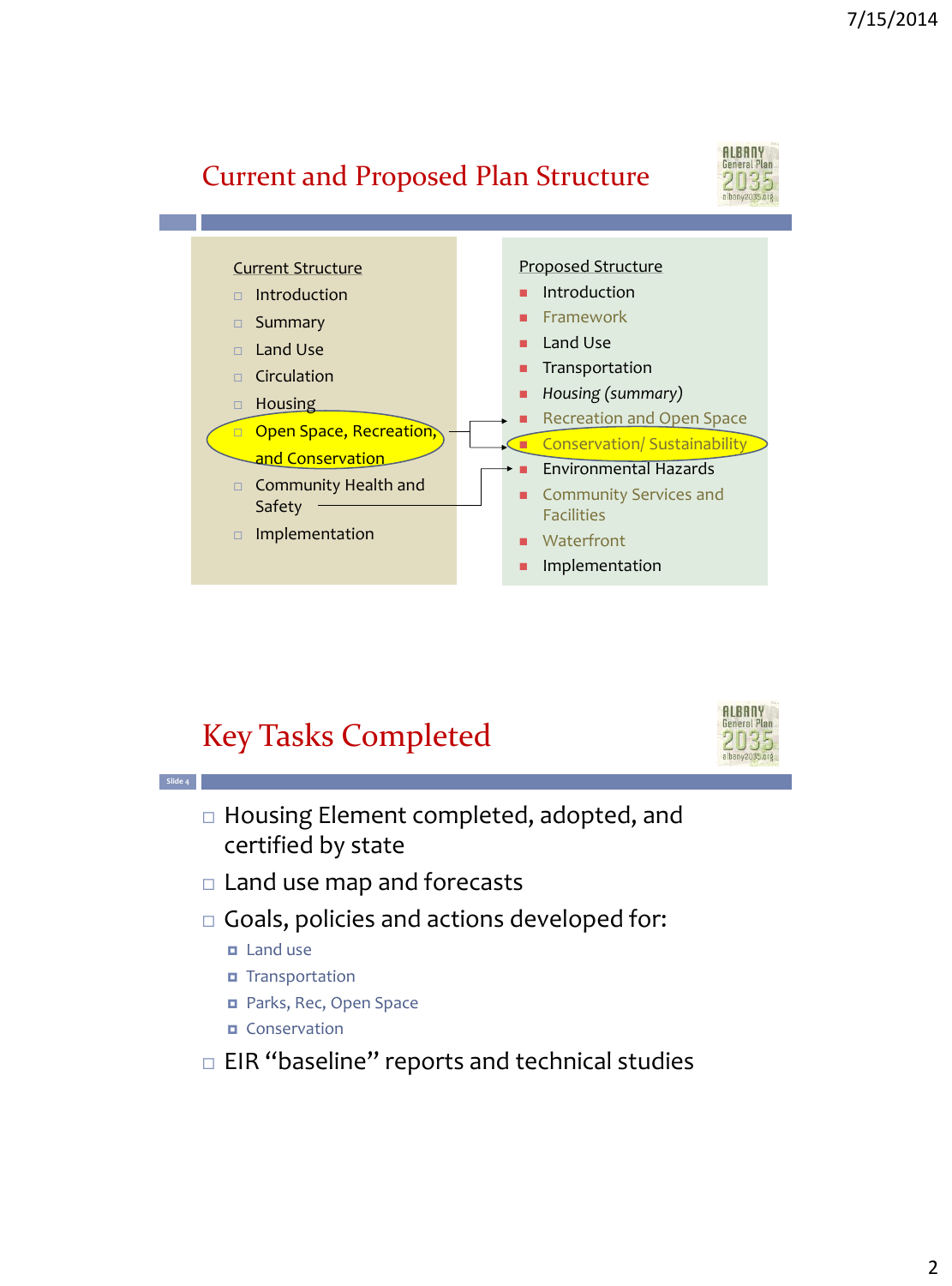# Projections for 2035



**2010 2035 Net Growth**

**Slide 5**

**Slide 6**

| <b>Households</b> | 7,400  | 8,180  | 780   |
|-------------------|--------|--------|-------|
| Population        | 18,540 | 20,150 | 1,610 |
| Employment        | 5,020  | 5,980  | 960   |

## Policy Audit



- □ 1992 General Plan
- Climate Action Plan
- Parks, Recreation, Open Space Master Plan
- Albany Hill-Creekside Master Plan
- UC Village Master Plan
- Municipal Code
- □ Waterfront Plans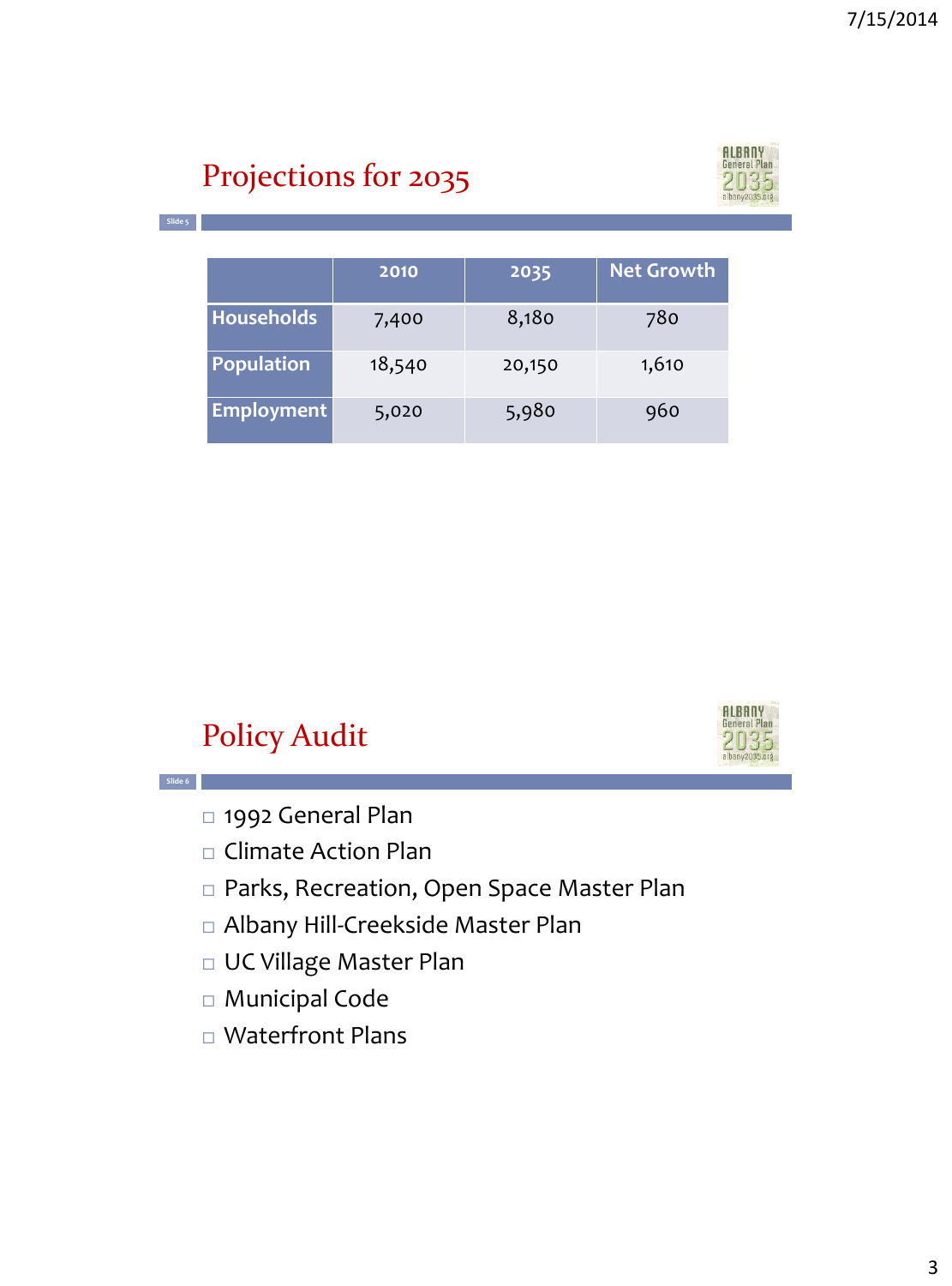# Policy Audit

| HLBANY         |  |  |  |  |
|----------------|--|--|--|--|
| General Plan   |  |  |  |  |
|                |  |  |  |  |
|                |  |  |  |  |
| albany2035.org |  |  |  |  |

**Slide 8**

|            |                 | AUDIT OF EXISTING CONSERVATION POLICIES                                                     |                     |                                                                   |
|------------|-----------------|---------------------------------------------------------------------------------------------|---------------------|-------------------------------------------------------------------|
|            | Refit           | <b>Existing statement</b>                                                                   | Topic               | Evaluation                                                        |
|            | 92 GP Policent- | Coordinate with Caltrans and MTC to monitor air quality impacts of                          | Air Quality         | Frame more generally -- not just Caltrans and MTC but             |
|            | 41              | improvements to I-880 and I-580 to assure that Albany's air quality will not be             |                     | also BAAQMD, adjoining cities, etc.                               |
|            |                 | allowed to deteriorate any further                                                          |                     |                                                                   |
| 92.GP      | PoliCROS-       | Continue to cooperate in local, subregional, and regional efforts to                        | Air Quality         | Include updated version of this policy                            |
|            | 44              | implement the Clean Air Plan and meet state air quality standards                           |                     |                                                                   |
| uev-<br>MP | Obi 7-4         | Maintain and enhance air quality                                                            | Air Quality         | Include seneral soal on air and water quality                     |
| UCV-       | Pol 7-15        | During construction, implement measures to protect the air quality.                         | Air Quality         | Include specific policy on reducing construction related air      |
| MP         |                 |                                                                                             |                     | pollution, dust, particulates, exhaust, etc.                      |
| UCV-       | Pol.7-16        | Encourage alternative transportation and other measures to protect air quality.             | Air Quality         | Policy to recognize transportation and air quality--also GHG      |
| MP         |                 |                                                                                             |                     |                                                                   |
| urv-<br>MP | Pol.7-20        | Embrace sustainable community development principles, using the LEED (Leadership            | <b>Building and</b> | Include policy encouraging sustainability and green               |
|            |                 | in Energy and Environmental Design) Green Building Systems as a design tool.                | Energy              | development, including LEED                                       |
| uev-       | $P017 - 22$     | Establish standards to measure "green building", promote integrated design practices.       | <b>Building and</b> | Add citywide policy or policies which incorporate these           |
| <b>MP</b>  |                 | recognize environmental leadership in the building industry, stimulate green building       | Energy              | concepts                                                          |
| LEED       |                 | competition, raise consumer awareness of green building benefits, and transform the         |                     |                                                                   |
| Obis       |                 | building market. (LEED objectives)                                                          |                     |                                                                   |
| CAP        | Obi BE-1        | Lead by example with zero emission city buildings by 2015                                   | <b>Building and</b> | frame as more general policy to have zero emission public         |
|            |                 |                                                                                             | Energy              | buildings                                                         |
| CAP        |                 | MeasureBE Install cost-effective renewable energy systems on all city buildings and install | <b>Building and</b> | frame as overall action to reduce building energy use, merged     |
|            | 1.1             | building performance data displays to demonstrate savings.                                  | Energy              | with Obi BE-1 above                                               |
| CAP        | Action RF-      | Conduct energy audits of all municipal buildings                                            | <b>Building and</b> | this has been completed, and an Energy Action Plan has been       |
|            | 114             |                                                                                             | Enerry              | developed. Include action to "Implement the Energy Action"        |
|            |                 |                                                                                             |                     | Flan" and periodically perform building audits. Use the Plan to   |
|            |                 |                                                                                             |                     | prioritize CIP upgrades to existing buildings. Also add action to |
|            |                 |                                                                                             |                     | track GHG emissions and do periodic updates to the inventory.     |
| CAP        | Artion RF-      | Evaluate the potential to locate cost-effective rnewable energy systems on                  | <b>Building and</b> | This was completed.                                               |
|            | 1.1.8           | City properties                                                                             | Energy              |                                                                   |
| CAP        | Action BE-      | Purchase remaining energy from renewable sources or from PG&E's Climate                     | <b>Building and</b> | focus on Community Choice Aggregation instead of purchasing       |
|            | 1.1C            | Smart Program                                                                               | Energy              | renewable power directly/ Include GP action item to continue      |
|            |                 |                                                                                             |                     | researching community renewable energy options such as CCA        |
| CAP        | Action RF-      | Install electronic building performance displays in all publicly accessible                 | <b>Building and</b> | being studied by City--- too detailed for General Plan            |
|            | 1.1.0           | buildines                                                                                   | Enerey              |                                                                   |
| CAP        | Measure         | Retrofit existing residential and commercial buildings to increase energy                   | <b>Building and</b> | This is an appropriate policy for the General Plan and can be     |
|            | Obi 8E-2        | efficiency and maximize use of renewable energy                                             | Energy              | included                                                          |

## Sustainability in Other Elements



#### **Sustainability is an underpinning theme of the entire Plan**

- □ Land Use Element
	- Focusing growth along transit corridors (San Pablo, Solano)
	- **Encouraging mixed use**
- Transportation Element
	- Complete streets and walkable neighborhoods
	- **Promoting alternate modes of travel**
- □ Housing Element
	- Encourage economic diversity and affordable housing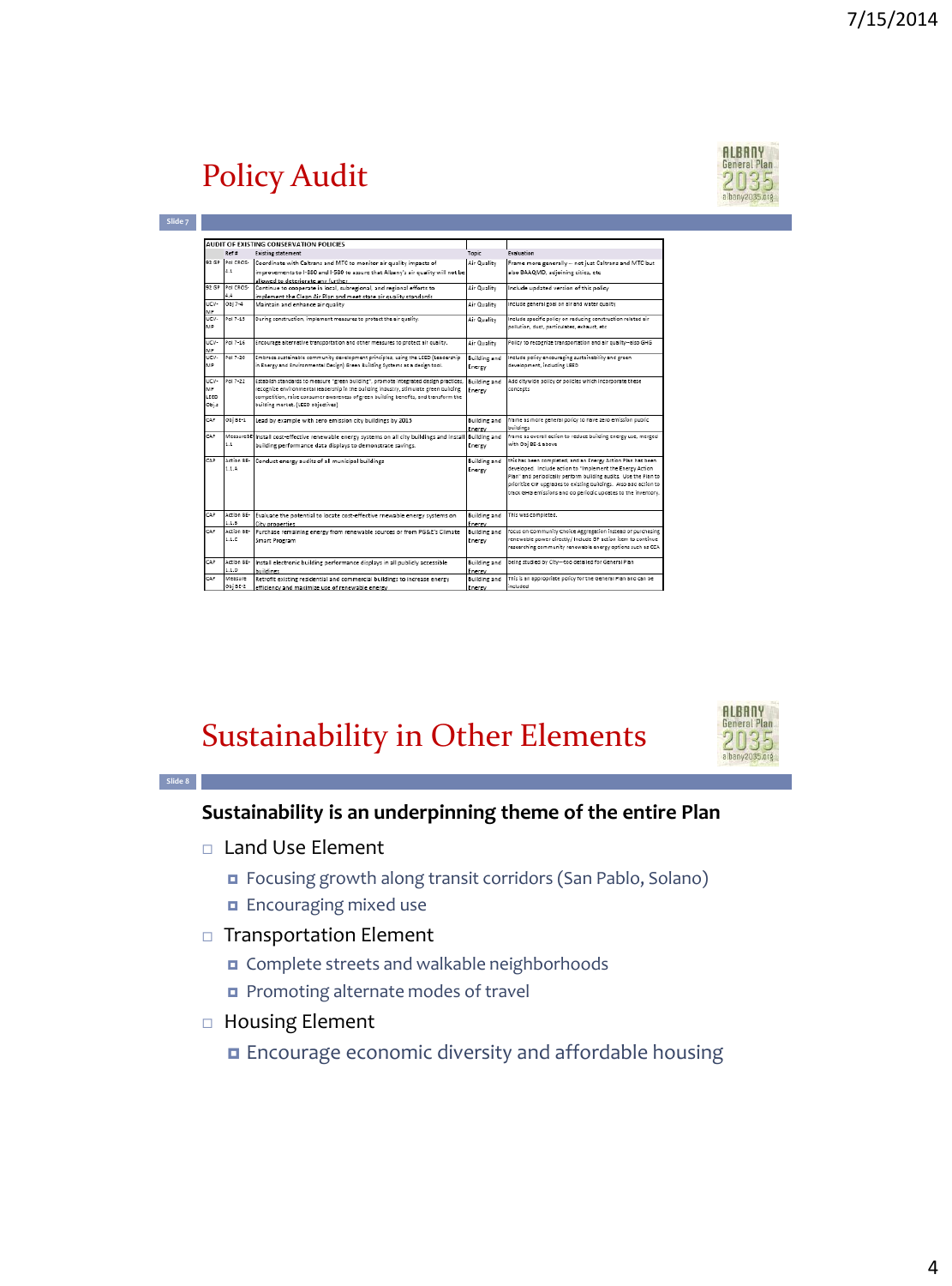#### Conservation Element Requirements



**Slide 9**

**Slide 10**

California Government Code 65302(d):

(The General Plan shall include…) a conservation element for the conservation, development, and utilization of natural resources including water and its hydraulic force, forests, soils, rivers and other waters, harbors, fisheries, wildlife, minerals, and other natural resources….The conservation element may also cover:

(1) The reclamation of land and waters.

(2) Prevention and control of the pollution of streams and other waters.

(3) Regulation of the use of land in stream channels and other areas required for the accomplishment of the conservation plan.

(4) Prevention, control, and correction of the erosion of soils, beaches, and shores.

(5) Protection of watersheds.

(6) The location, quantity and quality of the rock, sand and gravel resources.

#### Conservation and Sustainability Element



- □ Protection of Natural Features
- Urban Forestry
- Air and Water Quality
- □ Biologic Resources (plants and animals)
- □ Energy and Water Conservation
- Sustainable Development
- Waste Reduction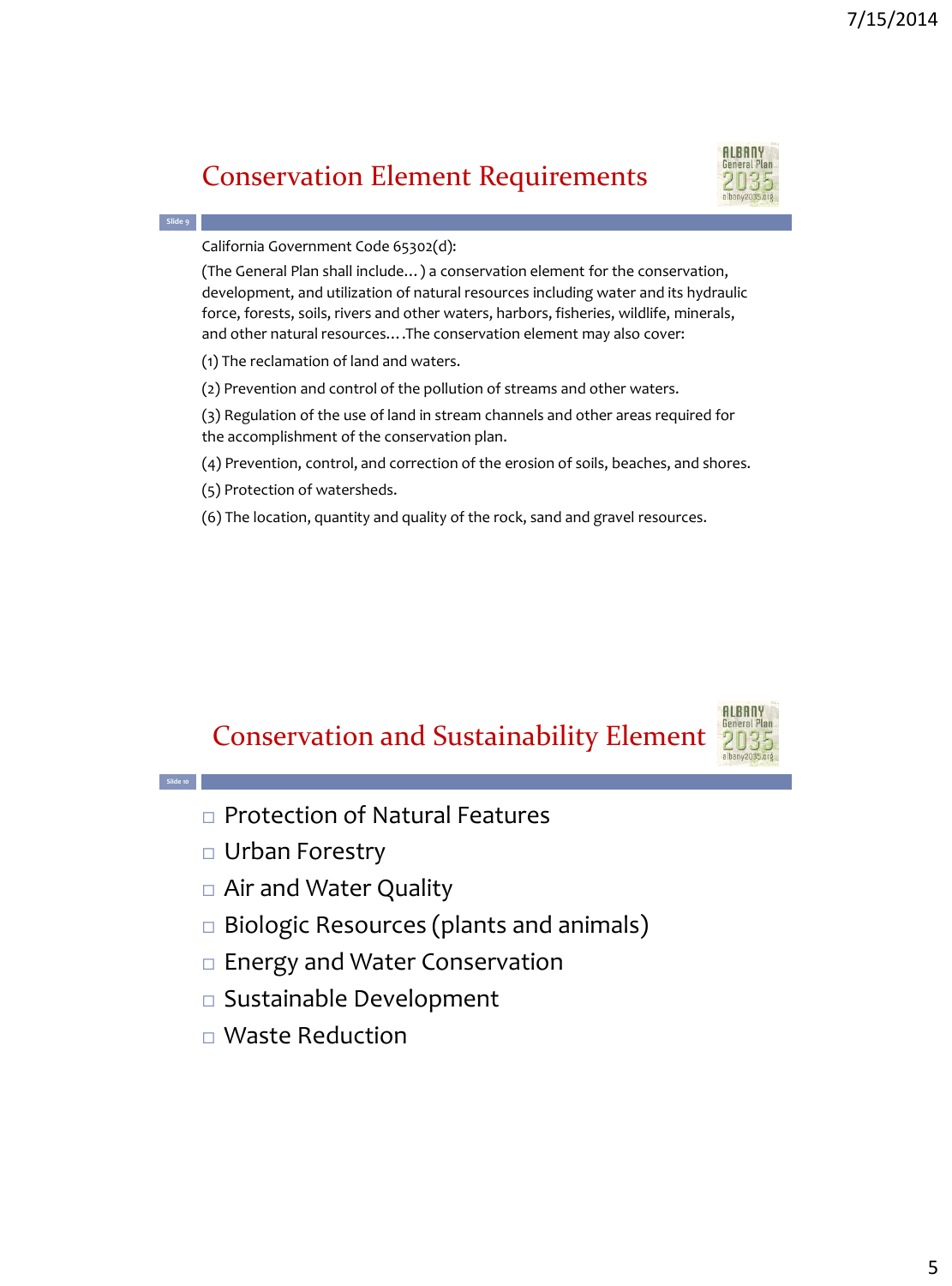## 1 Protection of Natural Features



**ALBANY** 

**Protect and enhance the natural features that define Albany's natural environment, including the waterfront, wetlands, creeks, and Albany Hill.**

- Mitigating environmental Impacts of development
- Reducing soil erosion

**Slide 11**

**Slide 12**

- Conserving Albany Hill
- Protecting the waterfront and wetlands
- Respecting natural features in new development
- Restoring creeks and riparian corridors
- Encouraging environmental education

#### 2 Urban Forestry



- Preserve mature trees on development sites
- Plant and maintain street trees
- Require bay-friendly landscaping
- Protect Albany Hill plant communities
- Abate hazardous trees
- Encourage private tree planting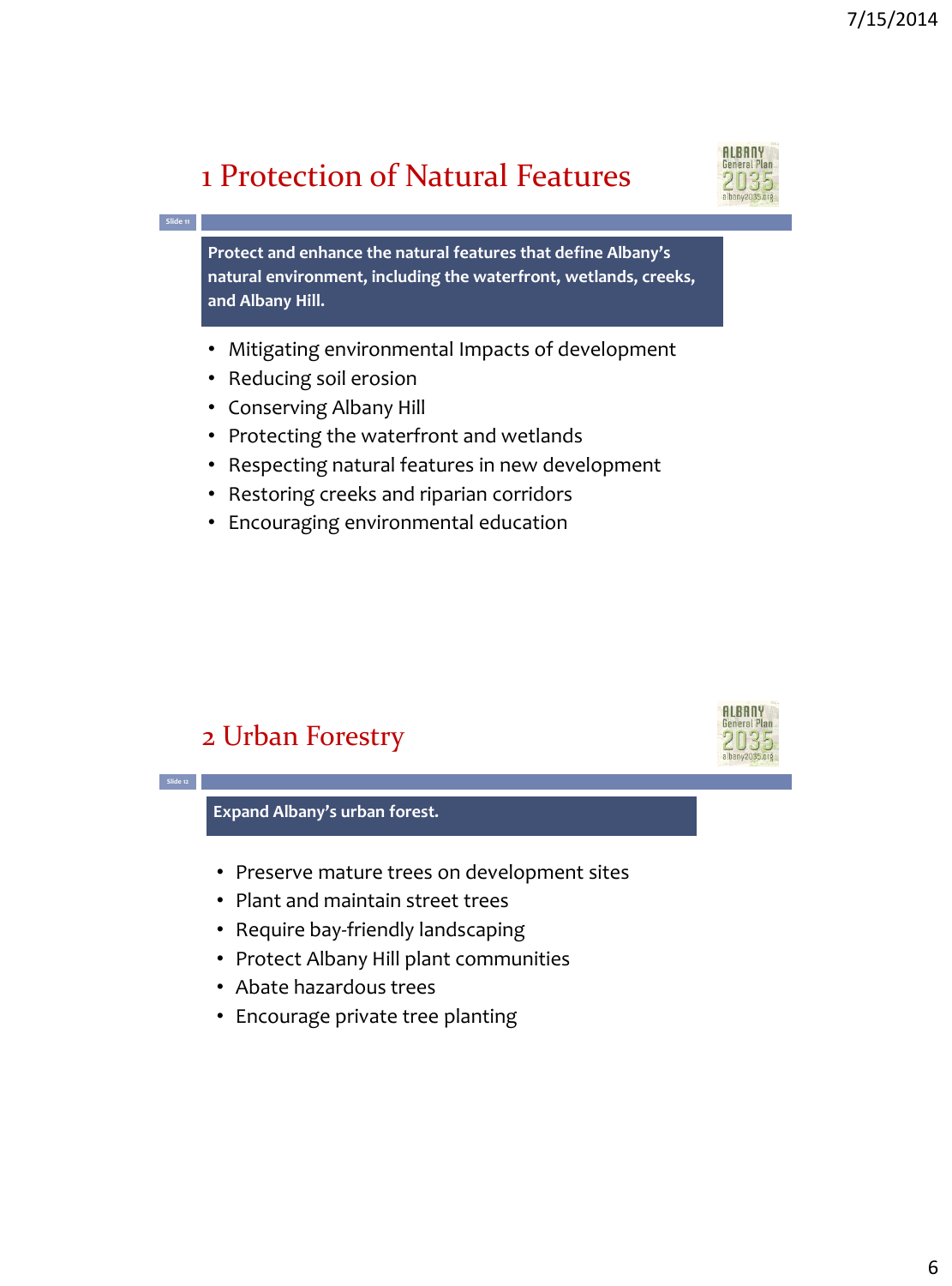## 3 Air and Water Quality

**Slide 13**

**Slide 14**



**Undertake local efforts to improve regional air and water quality.**

- Reduce automobile vehicle miles traveled
- Implement state, federal, regional clean air plans
- Monitor local air and water quality conditions
- Manage construction-related air quality impacts
- Eliminate non-stormwater discharges to storm drains
- Promote/require low impact development (LID)
- Participate in Countywide Clean Water Program and NPDES Municipal Regional Permit
- Conduct watershed level planning

#### 4 Biological Resources



**Protect and enhance Albany's plant and animal habitat and related biological resources**

- Protect natural habitat and enhance wildlife diversity
- Coordinate with state and federal resource agencies on habitat protection
- Consider impacts on Monarch Butterfly roosting areas
- Protect Hoffman Marsh and wetland areas along San Francisco Bay
- Comply with migratory bird regulations
- Consider "dark sky" ordinance to reduce light pollution
- Consider habitat impacts through CEQA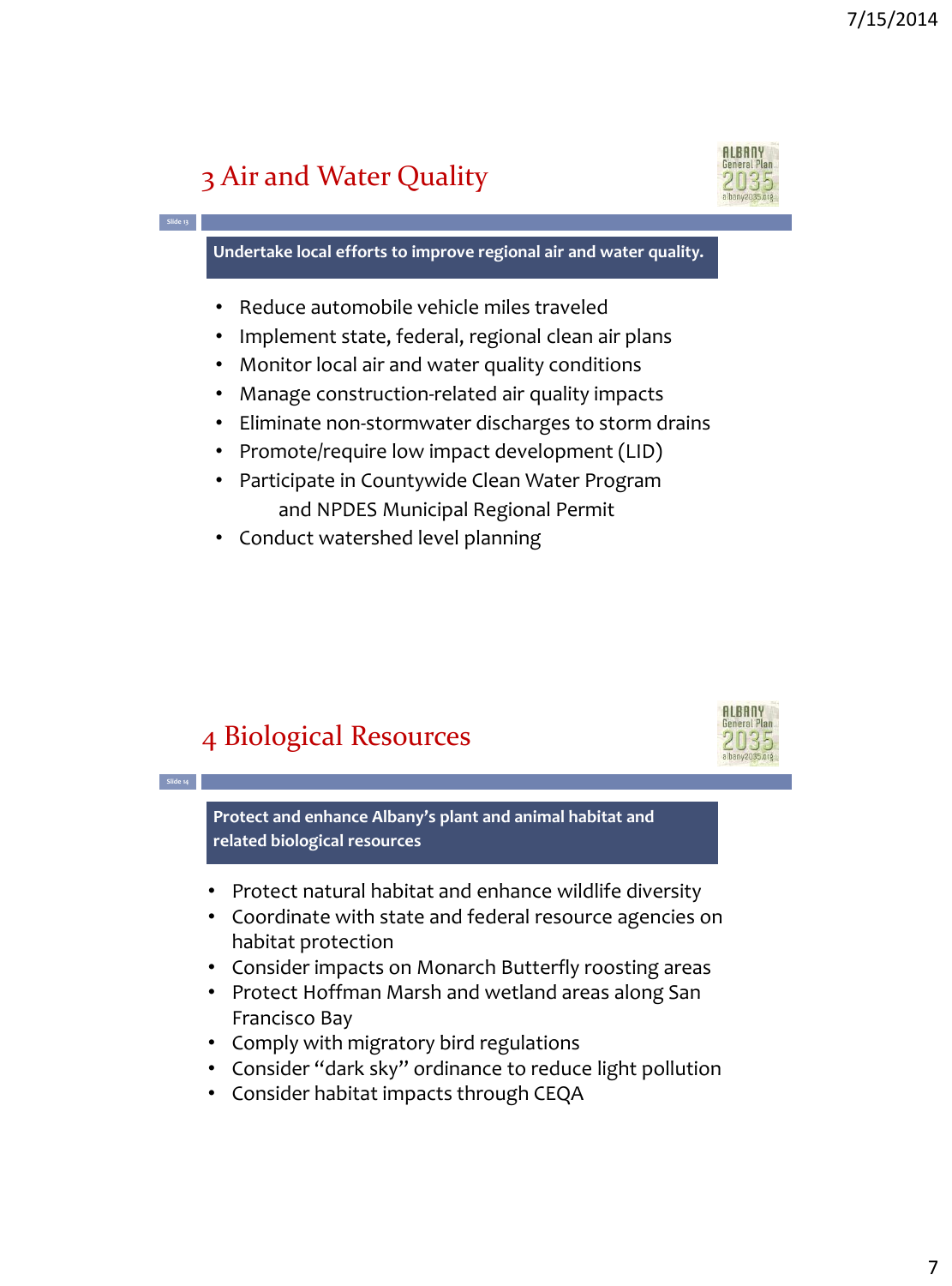## 5 Energy and Water Conservation

**Slide 15**

**Slide 16**



**Reduce energy and water consumption, thereby reducing greenhouse gas emissions and non-renewable resource depletion.**

- Support green construction and green building
- Encourage energy (and water) conservation retrofits
- Support renewable energy financing programs
- Implement water conservation measures
- Continue efforts to use reclaimed water for landscaping
- Lead by example with municipal buildings and operations
- Pursue Community Choice Aggregation for energy procurement
- Consider point of sale retrofit requirement





**Achieve land use and transportation patterns which reduce transportation-related greenhouse gas emissions.** 

- Implement Land Use and Transportation strategies:
	- o Ped, bike, and transit improvements
	- o Connectivity and walkability
	- o Mixed use and TOD
	- o Jobs-Housing balance
	- o Transportation Demand Management
- Integrate climate change as a planning consideration
- Alternative fuel vehicles
- Sustainable food production/food transportation
- Adaptation to rising sea level
- GHG analysis for new development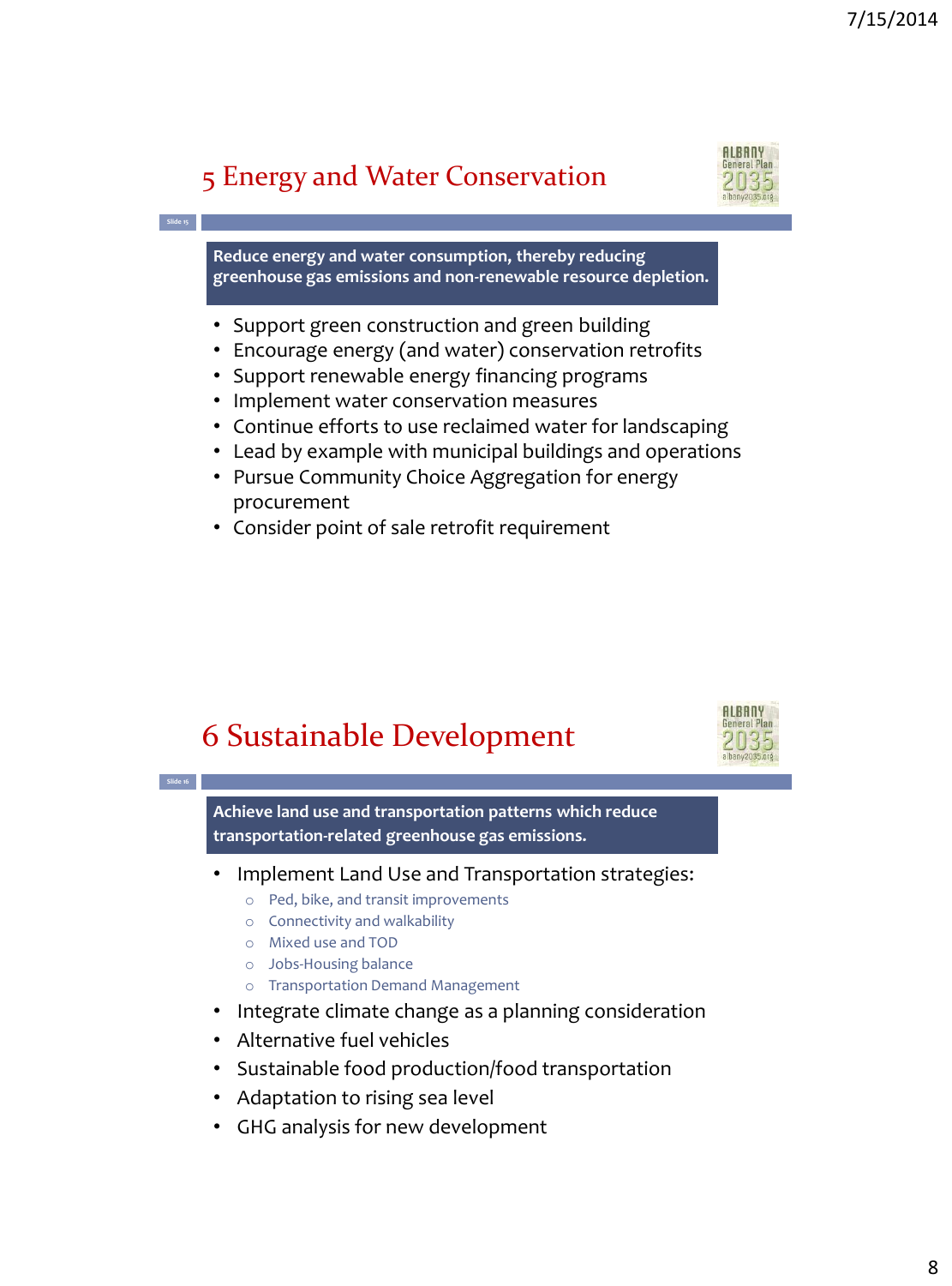# 7 Waste Reduction

**Slide 17**

**Slide 18**



**Eliminate the landfilled disposal of solid waste.**

- Work toward a "zero waste" target, with 90% diversion by 2030
- Collaborate with stopwaste.org on programs to increase recycling, composting, waste reduction
- Support state and national initiatives to reduce waste
- Continue education and outreach
- Reduce household hazardous waste

## Discussion Questions



- □ Are there missing policies and programs?
- $\square$  Do the policies provide the right direction?
- Are there additional action programs needed to implement the policies?